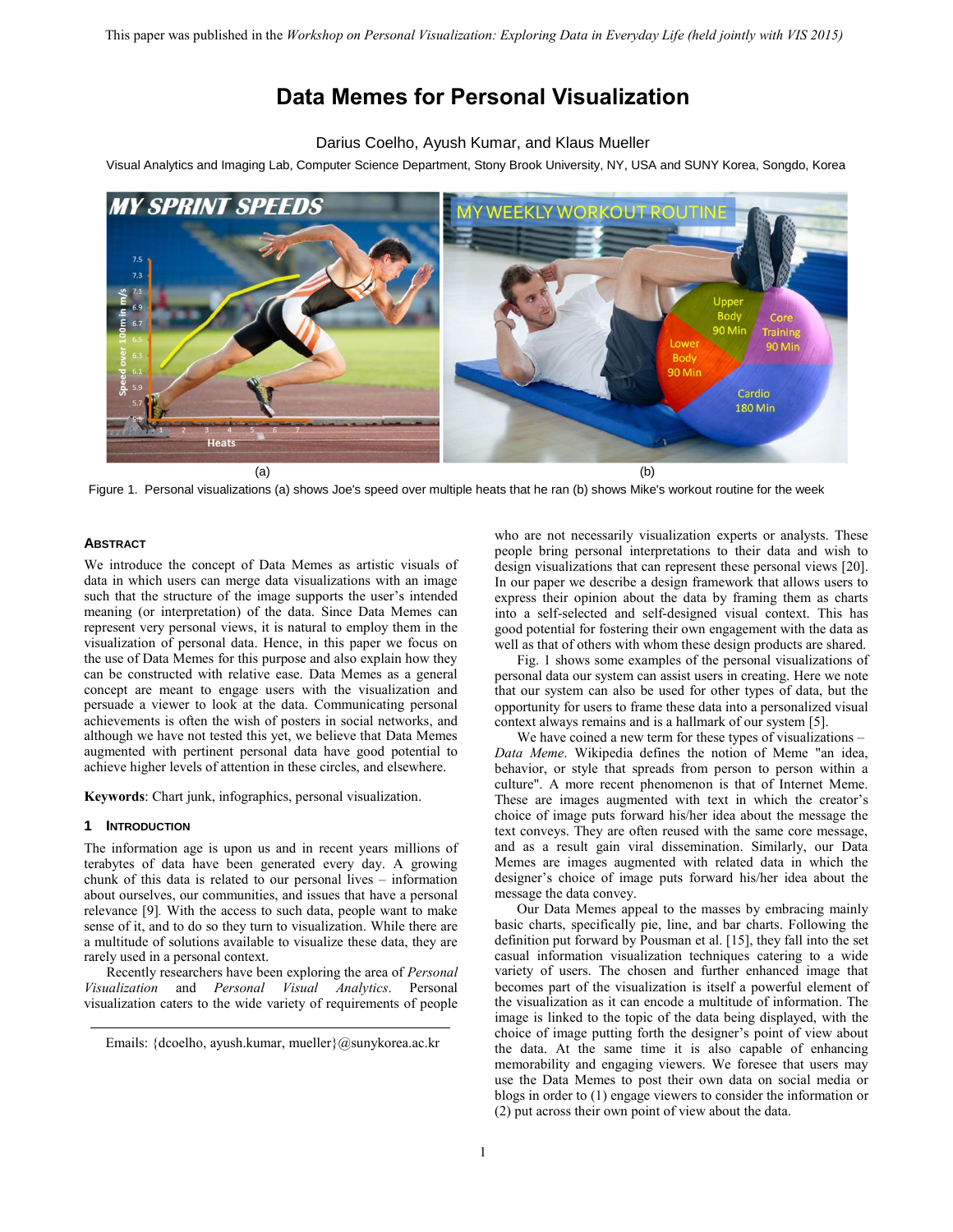In the following, Section 2 reports on related work. Section 3 describes our system by ways of several use examples. Section 4 presents a few examples, and Section 5 ends with conclusions.

# **2 RELATED WORK**

# **2.1 Visual Embellishments in Charts**

Our Data Memes are significantly related to *chart junk* which are visual embellishments of charts. The notion of chart junk has received growing attention in the field of information visualization. Visualization guru Edward Tufte strongly discourages the use of visual embellishments in charts. He opines that visualizations that contain chart junk are distracting to users and make the chart difficult to read [\[18\].](#page-3-4)

On the other hand, famous designer Nigel Holmes [\[13\]](#page-3-5) believes that chart junk will pique a viewer's interest in the chart. The study by Bateman et al. [\[1\]](#page-3-6) concluded that while chart junk and plain graphs were equally comprehended by users, chart junk was more memorable. Stephen Few [\[7\]](#page-3-7) responded that the study was flawed in some ways, but then ended by stating that properly designed chart junk can be useful provided it does not lead to distractions or misinterpretations. Borkin et al. [3] investigated which aspects of a visualization make it memorable. Other authors [\[2\]\[11\]](#page-3-8) have made similar basic observations. Harrison et al. [\[8\]](#page-3-9) studied the first impression that infographics have on people, concluding that colorful infographics with not much text and image areas appeal to most people. Viegas et al. [\[19\]](#page-3-10) observed that chart junk visualizations created by artists, while memorable, can change the consumer's attitude or change the way people think.

Chart junk so far has been mainly created by artists like Peter Ørntoft [\[14\].](#page-3-11) He created simple but beautiful infographics by dressing a model with the chart or designing it physically and then photographing it. Nuage Vert by Evans et al. [\[6\]](#page-3-12) highlights segments of smoke in an image to show power consumption.

All of these artist-generated chart junk creations are commonly very attractive and inspirational, but it remains difficult for main stream users to create good chart junk with existing digital tools [\[23\].](#page-3-13) Also the usability of a visualization is dependent on the aesthetics [\[4\]](#page-3-14) and the style used in the design [13]. This inspired us to create a novel design tool we call *MemViz* which allows non-artists to design charts with visual embellishments. MemViz morphs charts such that they fit well in areas of an image. For the work that is subject of this paper we use an enhanced version of our tool, appropriately called *MemeViz* that enables users to create personal visualizations of personal data.

# **2.2 Personal Visualization**

Researchers have been investigating the use of visualizations for personal and casual use. Some of the work explores how both experts and non-experts can make personal data engaging and gain insights into personal data. Leung et al. [\[10\]](#page-3-15) projected a visualization of a user's social network data and found that it triggered social interactions when viewed by others and acted as a mode of self expression. Xiong et al. [\[22\]](#page-3-16) also visualize social network data with a flower metaphor in a manner that is easy for non-experts to comprehend. Wood [\[21\]](#page-3-17) tries to express his personal experiences in the visualization of his cycling data. Rodgers et al. [\[16\]](#page-3-18) observe that users were able to easy understand their energy consumption data through abstract visualizations with less detail as compared to traditional techniques. Wang et al. [\[20\]](#page-3-1) studied the impact of design for personal visualization and observed that the abstract techniques were better at engaging the user but at the cost of determining concrete data.

# **3 DESIGNING THE DATA MEMES**

Our experiments have shown that even novice users can employ MemeViz to create eye-catching visualizations that embed basic charts into an image. All can be achieved by ways of a set of dedicated algorithms and interactions which can be executed via simple mouse clicks. The user interface is shown in Fig 2. A user starts off by providing the data file and selecting the type of chart (pie, bar, line) he or she wishes to plot. Next, the tool suggests a set of relevant thematic image backdrops retrieved by a web-scale text-based image search engine (e.g., Google Images, Flickr). To form the search query our tool uses the title of the dataset and the attribute labels since these are intuitive descriptors of the data. Alternatively, the user can also call in a picture from his or her



Figure 2. The MemeViz user interface which was used to create all of the Data Memes shown in this paper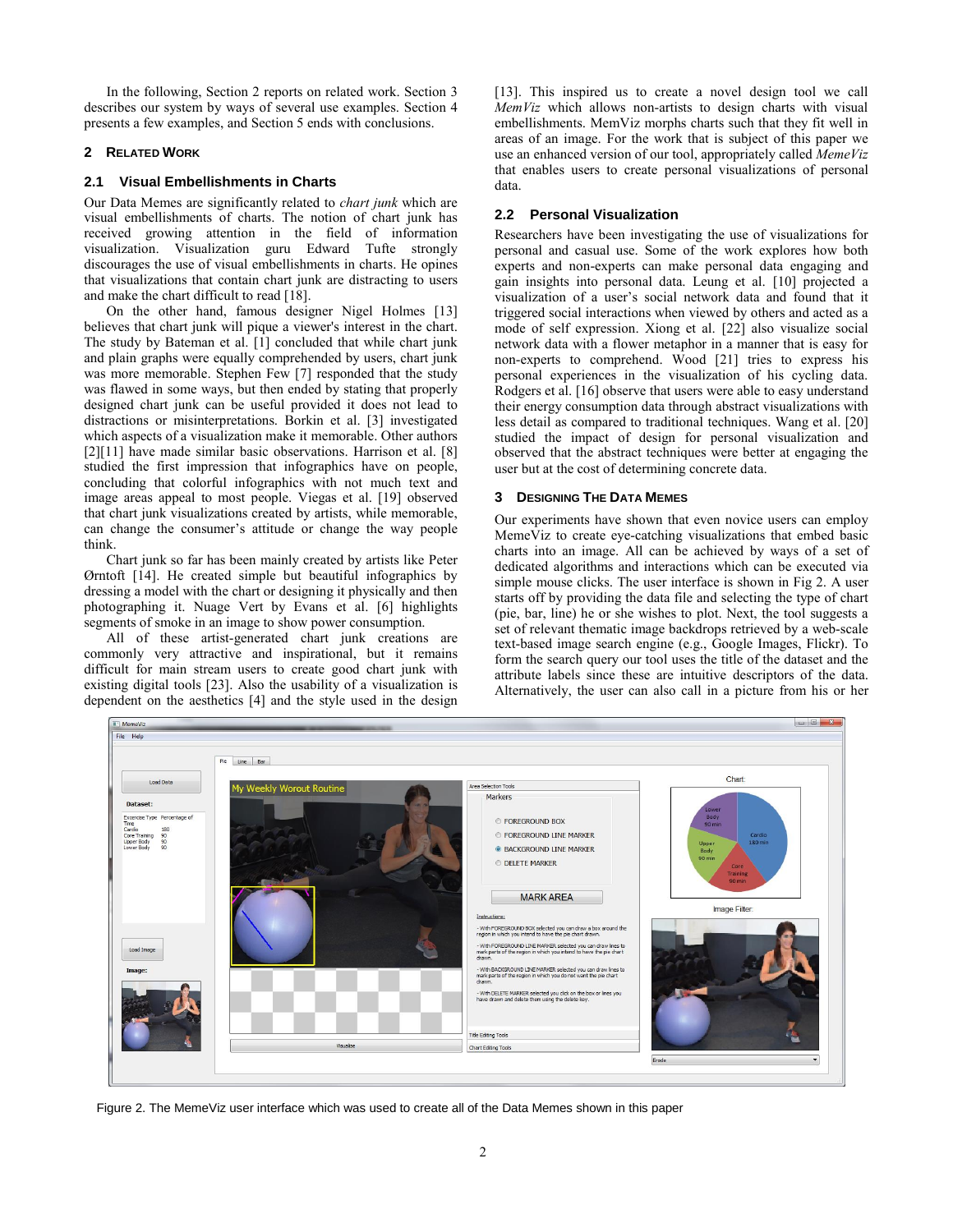

Figure 3. Marcus' body fat levels at different stages of his life.

private photo collection. The latter would likely be a more popular option for the purpose of personal visualization where users wish to post their own data to social media or blog, utilizing a personal image as a carrier.

Once the user has selected an image from the provided set, he or she is given access to an array of processes (described in the following subsections) to fuse the chart with the image. Then, after the chart has been embedded, the user can customize the visualization further by applying a diverse set of visual effects to the backdrop (filters, transparency etc.) or to the chart (color selection, glow, transparency). This customization gives the visualization an illustrative look and feel, and it also reduces image detail that might interfere with the detail of the chart. This finalizes the result.

#### **3.1 Pie Charts**

Pie charts and their spatial generalizations use a division of unity paradigm to show numerical proportions. To embed pie charts into images we decided to have users select a region (in most cases an object) in the image after which the tool would divide the region proportionately according to the data.

With this tool, after selecting the backdrop image, the user interactively selects a region into which to plot the chart by marking a bounding box around the region. The tool segments the region using the Grabcut algorithm [\[17\].](#page-3-19) The segmentation can be refined by marking highlights on the background and the foreground. The next step involves laying out the chart into the segmented region. Here, users have various options to divide and layout the chart. For pie-style charts they can divide the region radially in two ways:  $(1)$  angle-based, i.e. dividing  $360^\circ$  radially proportional to the data, and (2) area-based, i.e. dividing the area of the region radially proportional to the data. In the latter case we use a pixel count to determine the area. For fill-style charts we allow the user to specify an axis across the segmented region and then fill the region along this axis. Again, we divide the region in two ways: (1) based on the length of the axis, and (2) based on the area of each division within the segment for which we use a pixel count as well. Once the region is divided we color the divisions of the region in CIE LAB color space. This retains the texture of the region and only changes the color.

#### **3.2 Line Charts**

The line chart is one of the most common visualizations to plot a series of data points. To merge line charts with images, we match the line to structures in the image that have a similar trend to the line. In this case instead of looking for images with closed regions as in the fill chart task, we are now looking for images with features and edges that mimic the trend of the line chart as close as possible.

As the first step the user is asked to place the line chart over a desired region in the backdrop image. We experimented with a number of methods to perform line matching so as to place the

chart automatically in the image, but a solution remains elusive. Instead we now rely on the user to find the features visually by looking at the chart and the image side by side. Although this is not ideal we observed that users were capable of performing this task well. We have provided an interactive interface that allows users to move and scale line charts and so fit them into appropriate positions in the image. However, we specifically prevented the user from rotating the chart as it may lead to line chart trends looking more dramatic.

#### **3.3 Bar Charts**

Bar charts are mainly used to show comparison of values. They are also a very popular visualization paradigm. In our application, the bar charts can be merged with images by either overlaying the chart over the image or by treating objects in the image as bars. In this case we make use of techniques used to embed pie charts and overlay line charts.

Once the backdrop has been selected, the user is asked to decide if he/she wants to place the bar chart over the image or fill in objects. In the former case the system applies the same technique that was also used for the line charts where the user can place the chart using the mouse. On the other hand, if the user wishes to fill objects then we follow the segmentation technique used for the pie charts, but in this case for every bar the user must mark a region in the image.

#### **4 EXAMPLES**

We shall now give a few examples on what types of personal visualizations might be possible using our tool. All images were obtained using Google image search using the respective activity terms in the search string.

Fig. 1a shows a Data Meme featuring Jim, a short distance runner, who visualizes his progress in sprinting speed via a line plot embedded in a picture that shows him just after setting off. The picture was chosen since the posture at that time aligns well with the line plot. This creates a good synergy between image content and the data which is a prerequisite for a good Data Meme.

Fig. 1b shows Mike during an exercise with his workout routine allocation mapped as a pie chart onto a medicine ball. On the other hand, Fig. 3 shows Marcus at different stages of his life with the corresponding level of body fat mapped like a bar chart. The sequence of pictures was acquired during a long term "Get Lean in 180 Days" program that Marcus underwent. He uses the Data Meme to proudly showcase his amazing progress.

David, who plays an online game League of Legends, created the Data Meme of Fig. 4a with his game stats and an image of a character he plays in the game. In Fig 4b, c, d we see the Data Meme's of Maria, Betty and Anna, created from their fitness data. In Fig. 4e, we see Patrick's Data Meme visualizing the Netflix data of his most watched TV shows. Finally, Fig 4f shows Ryan's Data Meme that visualizes his dataset about gym accidents.

#### **5 CONCLUSION AND FUTURE WORK**

We believe that the examples we have presented do a good job in explaining the potential of Data Memes as a means to contextualize the data with an image and so provide for a more engaging viewing experience. In the case of a personal visualization this image context will often involve the user as an actor, or a well-chosen substitute or avatar. Most of the Data Memes we have created here were meant to increase viewer engagement for data usually posted just as plots or numbers on social media or blogs. In some cases, however, they can also be used to put forth a personal point of view about the data.